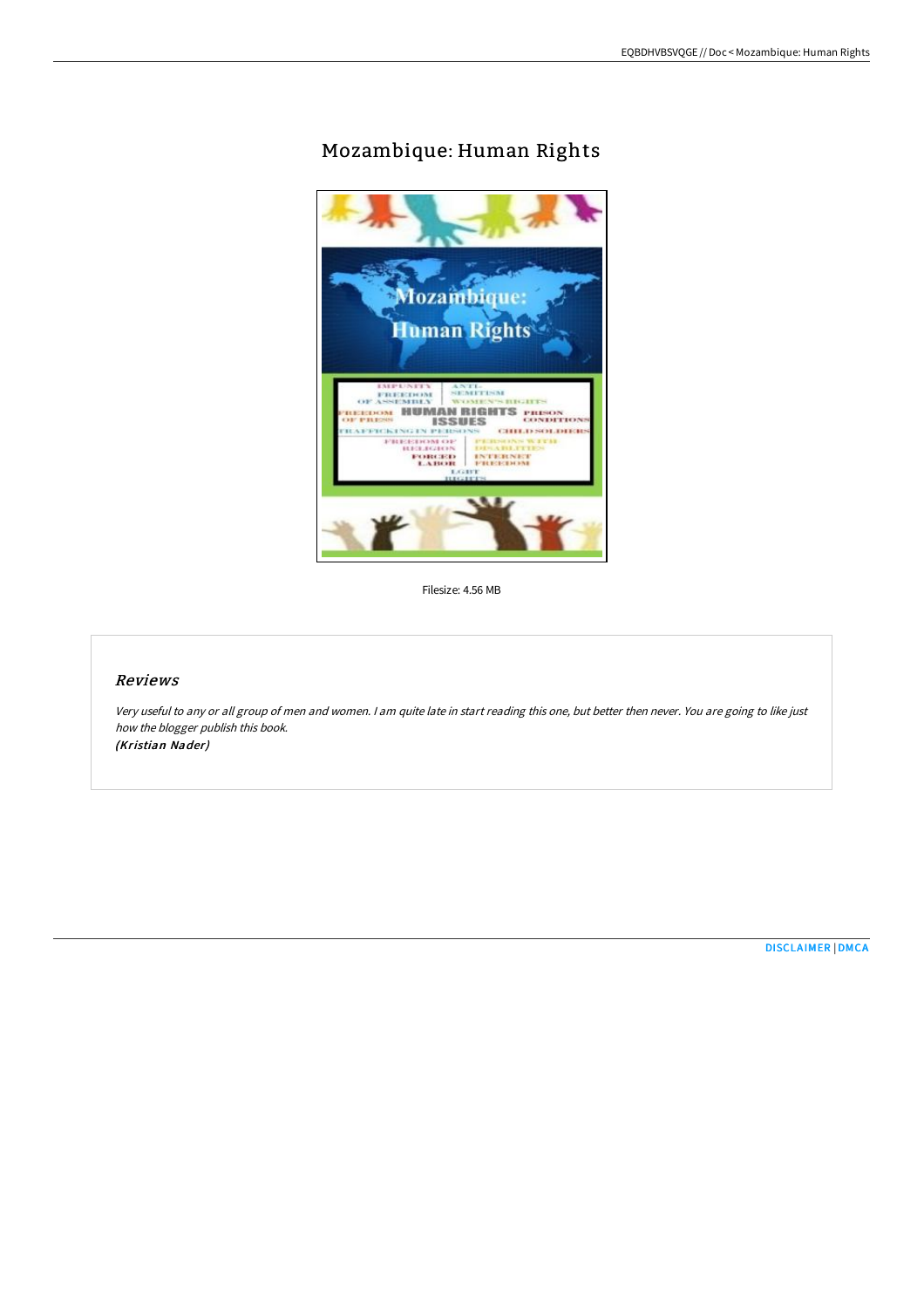## MOZAMBIQUE: HUMAN RIGHTS



To save Mozambique: Human Rights eBook, you should click the web link below and save the file or have access to additional information which might be relevant to MOZAMBIQUE: HUMAN RIGHTS ebook.

Createspace, United States, 2014. Paperback. Book Condition: New. 279 x 216 mm. Language: English . Brand New Book \*\*\*\*\* Print on Demand \*\*\*\*\*.Mozambique is a constitutional multi-party democracy with a republican form of government. In 2009 voters re-elected President Armando Guebuza in an election several national and international observers, including the EU and the Commonwealth, criticized as lacking a level playing field and faulted for lacking transparency, integrity, impartiality, and independence. Domestic and foreign observers and local civil society organizations expressed concern about the electoral procedures that preceded the balloting, particularly the exclusion of six of nine presidential candidates and the disqualification of one opposition party s parliamentary candidates from seven of the 11 provinces. Authorities failed at times to maintain effective control over security forces. Security forces committed human rights abuses. Incidents of serious human rights abuse occurred during the year. The three most important abuses were the government s failure to protect political rights and freedom of assembly, unlawful killings and abuses by government and opposition-party security forces, and domestic violence. Other major human rights problems included: lengthy pretrial detention; ruling party influence on an inefficient, understaffed, and inadequately trained judiciary; harsh prison conditions, and political and judicial constraints on press freedom. Corruption was also a serious problem. Societal problems included discrimination against women; abuse, exploitation, and forced labor of children; trafficking in women and children; and discrimination against lesbian, gay, bisexual, and transgender persons and persons with HIV/AIDS. The government took some steps to punish and prosecute officials who committed abuses, but impunity remained a problem.

- 旨 Read [Mozambique:](http://bookera.tech/mozambique-human-rights-paperback.html) Human Rights Online
- $\blacksquare$ Download PDF [Mozambique:](http://bookera.tech/mozambique-human-rights-paperback.html) Human Rights